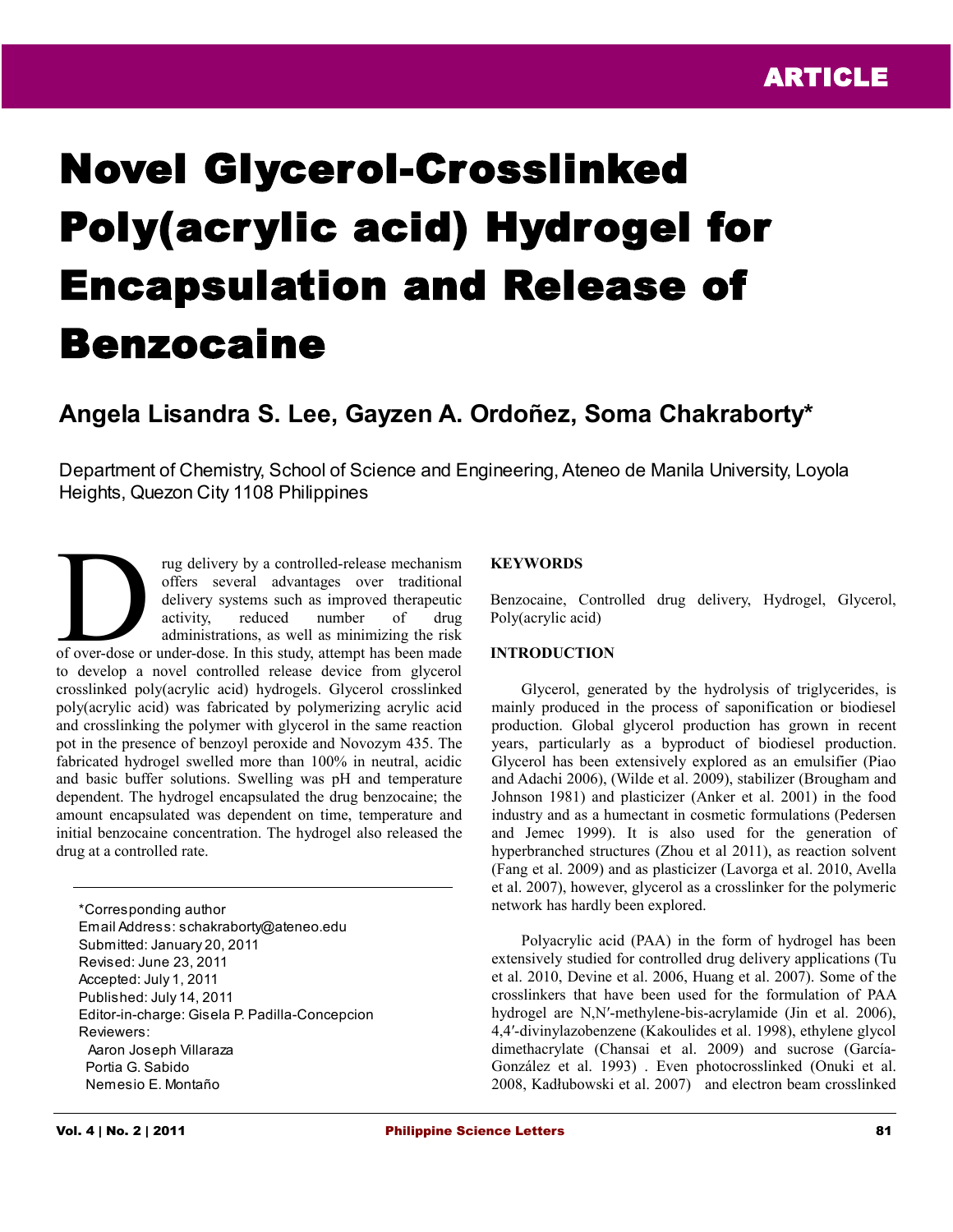(Sheikh et al. 2010**)** PAA hydrogels have been fabricated; however, glycerol crosslinked PAA hydrogel has not been explored as a delivery vehicle. Glycerol crosslinked PAA is expected to generate the PAA network to encapsulate drugs without compromising the hydrophilicity of the polymer.

Mouth ulcers are often treated by application of local anesthetics or topical steroids. Most of the formulations available are rapidly cleared from the site of action and hence repeated applications are necessary. Repeated application can be minimized by the use of a controlled release device for sustained release of drug over a prolonged period of time. The polymeric networks that have been studied for the controlled release of drug to treat mouth ulcers are gelatin (Po and Mhando 1984), hyaluronan (Saxen et al. 1997) and chitosan along with PAA Ahn et al. 2002) and methylpyrrolidinone (Rossi et al. 2010).

In this study, we explored the feasibility of using glycerol as the crosslinker for poly(acrylic acid) (PAA) to develop a hydrogel that can be investigated for the controlled release of a mouth ulcer drug. Polymeric network of PAA with glycerol can be considered as an ideal vehicle for drug delivery in the buccal cavity due to its inherent mucoadhesive property and flexibility (Salamat-Miller et al. 2005, Chun et al. 2002). In addition, glycerol owing to its humectant effect, will minimize the burning sensation of the wound. Benzocaine (BZC) is the prototype drug selected for the study. It is the active ingredient in several commercially available ointments for oral ulcers.

referenced relative to tetramethylsilane (TMS). To perform the <sup>1</sup>H NMR experiments, 8.0 wt% of samples were dissolved in CDCl3. In order to quantify the amount of unreacted glycerol, the NMR samples were spiked with a known quantity of bromothiophene.

#### **UV-Vis spectroscopy**

The amount of drug loaded into the hydrogel was determined using UV-Vis spectroscopy. A calibration curve was first prepared using  $1, 2, 4, 5, 6, 8, 10,$  and  $15$  ppm of benzocaine solution. Then, the amount of drug loaded into the hydrogel was calculated by subtracting the amount of drug left in the supernatant solution determined via UV-Vis absorbance at 294 nm from the initial amount of drug added. The amount of loaded drug was quantified as the percentage ratio of the mass of drug loaded to the mass of the initial drug concentration. The amount of drug released was also quantified from the UV-Vis spectroscopy of the supernatant. A calibration curve of benzocaine in pH 7 phosphate buffer was made to relate UV-Vis absorbance with the concentration of the drug released from hydrogel. Percent of drug released was calculated as the ratio of amount (mass) of drug in supernatant versus the amount (mass) of loaded drug in the hydrogels. Shimadzu 2401 PC UV Spectrophotometer was used for the UV-Vis analysis.

#### **Synthesis of glycerol-crosslinked polyacrylic acid**

Acrylic acid (AA) (6.9 mL, 0.1 mol) and acetonitrile (3.80 mL) were transferred to a 30 mL round-bottom flask. Glycerol

# **MATERIALS AND METHODS**

#### **Chemicals**

All chemicals and solvents were of analytical grade, purchased from Aldrich Chemical Co. Inc., except for acrylic acid which was purchased from Rohm and Hass and glycerol purchased from Merck Chemicals Ltd. These were used as received unless otherwise noted. Novozym 435 was obtained from Sigma Aldrich Chemical Co. Inc and was dried over  $P_2O_5$  *in vacuo* (16 h, 25) °C, 0.5 mmHg) prior to use. Molecular sieves (4 Å mesh size) were purchased from Aldrich Chemical Co. Inc. and dried for 24 h at 160 °C prior to use.

#### **<sup>1</sup>H NMR spectroscopy**

The <sup>1</sup>H NMR spectra were recorded at 25°C on a JEOL Lambda 400 MHz NMR spectrometer located in NCIC at Ateneo de Manila University. The chemical shifts in parts per million (ppm) were



Glycerol-crosslinked Polyacrylic acid

**Figure 1**. Synthesis of glycerol-crosslinked polyacrylic acid from acrylic acid and glycerol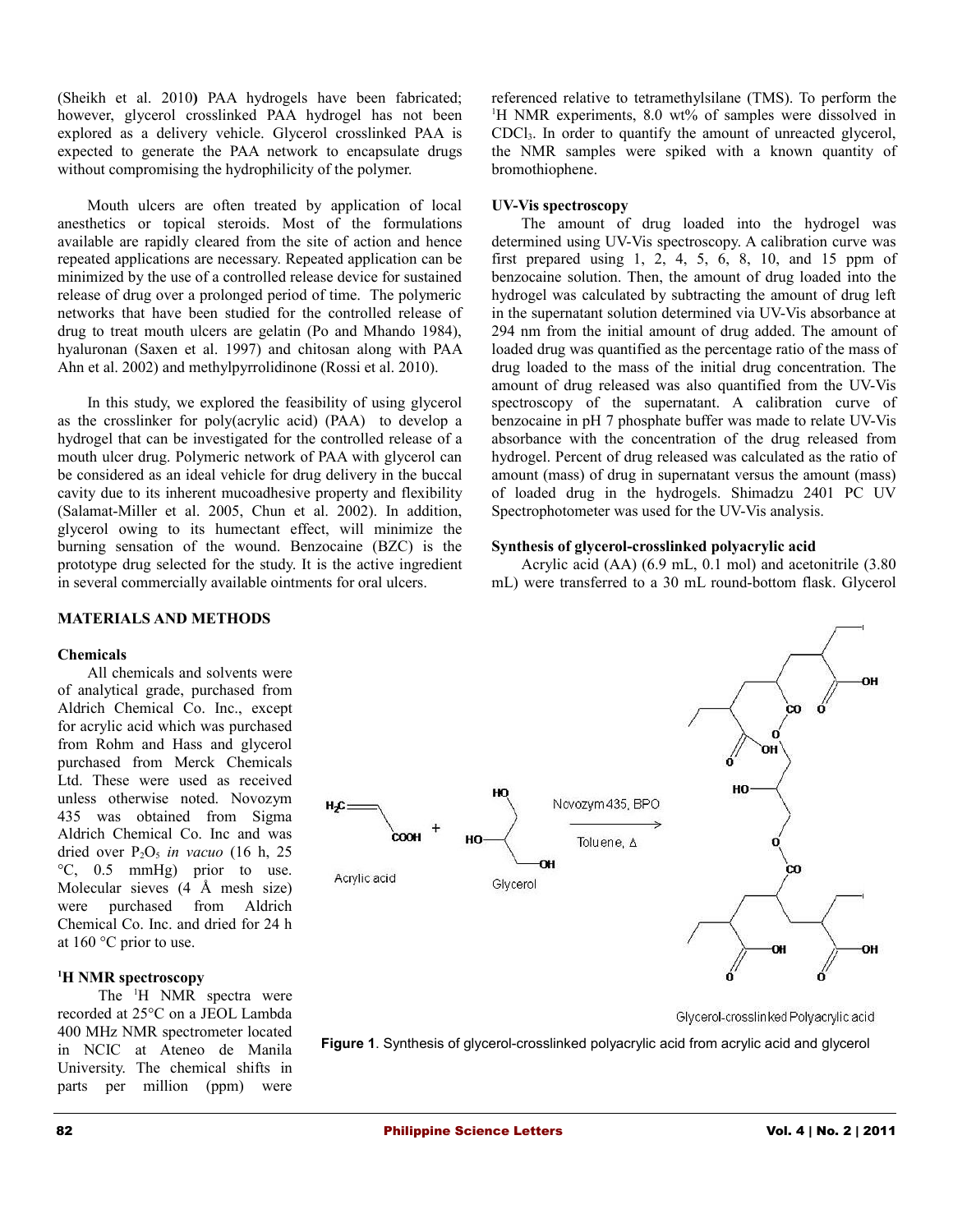$(0.69 \text{ mL}, 9.4 \text{x} 10^{-3} \text{ mol})$  was added to the flask followed by addition of Novozym 435 (0.09 g) and benzoyl peroxide (BPO) (0.07 g). The flask was sealed using a rubber stopper. The reaction mixture was purged with nitrogen for 5 min before performing the reaction at 60°C for 14 h under constant magnetic stirring in the presence of molecular sieves. To terminate the reaction, the product was first diluted with 5 mL of acetonitrile and filtered to remove the enzyme and molecular sieves. The filtered product was precipitated in excess of ethyl acetate. The precipitate was collected by filtration and air-dried.

To remove unreacted glycerol trapped inside the polymeric network, the product was swelled in deionized water for 48 h, the water was discarded and the swelled product was freeze-dried at 475-550 x10 $^{-3}$  mbar, -50 $^{\circ}$ C for 48 h. Controlled experiments were performed in two sets. In set one, all the ingredients were placed in the round-bottom flask except for Novozyme 435, and in set two, all the ingredients were placed in the round-bottom flask except for glycerol.

#### **Swelling study**

Glycerol-crosslinked PAA polymers that were subjected to swelling were dried in an oven at  $30\degree\text{C}$  until a constant weight was reached. This was done to ensure complete removal of moisture from the polymeric network. Dry polymers (0.10 g) were completely submerged in aluminum pans containing 15 mL of pH 7, pH 4 and pH 10 buffer solutions. After a certain period of time, buffer solution was decanted out of the pan, and the hydrogels were pat-dried to remove excess water on their surface. Swelling percentage (% swelling) was determined using the formula

#### **Drug loading**

Seventeen (17) mg of hydrogel was swelled in 1 mL of ethanol. After 30 min, 1mL of stock solution of BZC in ethanol was added to the hydrogel. Stock solutions were prepared by dissolving 100 mg, 200 mg and 400 mg of BZC in 1L of ethanol. The system was allowed to equilibrate under low-speed stirring. After a desired interval of time, BZC-loaded hydrogel was rinsed once with ethanol to remove the free drug. The ethanol wash was collected together with the residual drug solution after the removal of hydrogel and was subjected to UV analysis to determine the concentration of the residual drug. The amount of drug loaded was studied as a function of time, temperature and the initial drug concentration.



Figure 2. <sup>1</sup>H NMR spectrum of glycerol-crosslinked poly(acrylic acid)

#### **Drug release**

BZC loaded hydrogels were equilibrated in 1 mL of pH 7 phosphate buffer at 37°C. The hydrogels were removed from buffer after a certain period of time and were rinsed once with water. The buffer and the wash collected together were subjected to UV analysis to determine the amount of drug released. Swelling, drug loading and drug release experiments were performed in duplicate and the mean values were reported.

#### **RESULTS AND DISCUSSION**

#### **Synthesis of glycerol crosslinked PAA**

Simultaneous polymerization of acrylic acid to PAA and crosslinking of PAA with glycerol was performed in one step. Addition polymerization of AA was initiated by BPO, whereas the condensation reaction between glycerol and PAA was catalyzed by Novozym-435. Use of Novozym 435 enabled the reaction to be performed at relatively lower temperature of 60ºC. Chemical catalysts need much higher temperature to catalyze such reaction. The reaction scheme and one of the probable structures of the products is shown in Figure 1.

The product was characterized by  $H$  NMR spectroscopy. The <sup>1</sup>H NMR spectrum of the product is shown in Figure 2. and the data are as follows:  $\frac{1}{1}$  NMR in CDCl<sub>3</sub> (in ppm): 1.5-1.9 [a: CH of PAA], 1.3-1.9 [b: CH<sub>2</sub> of PAA], 3.7-3.9 [d: CH<sub>2</sub> of glycerol; e: CH of glycerol], 5.5-5.9[c: OH of PAA; f,g: OH of glycerol].

Presence of unreacted monomer and glycerol was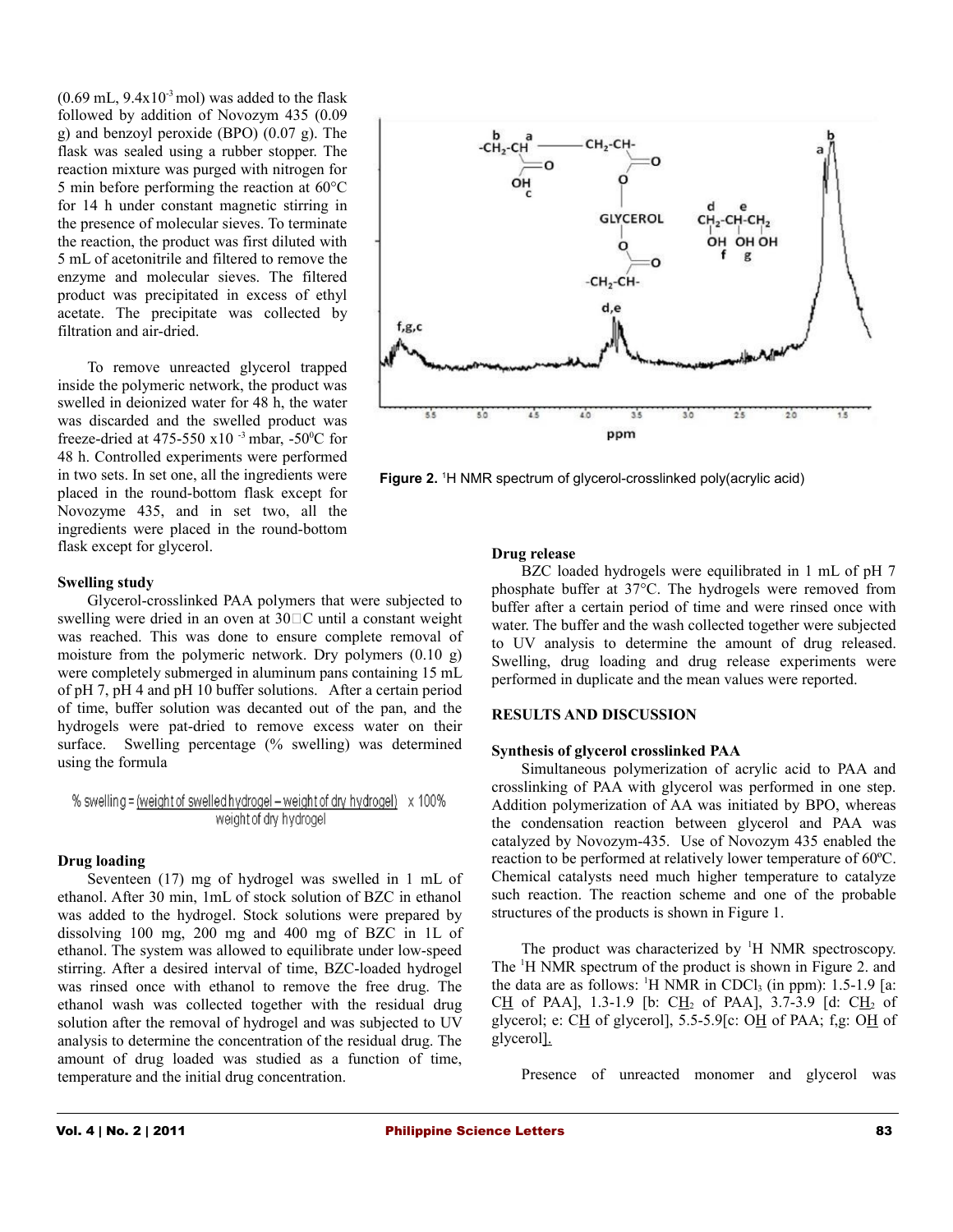determined from the <sup>1</sup>H NMR analysis of the crude product, spiked with a known concentration of bromothiophene. After 12h of reaction, no peak of  $(C\underline{H_2} = C\underline{H_2})$  was detected between 6.1 to 6.4 ppm confirming complete polymerization of AA. After 14 h of reaction, the presence of unreacted glycerol was detected from the appearance of (-  $CH, CH<sub>2</sub>$ ) peaks of glycerol between 3.8 to 4ppm. The amount of unreacted glycerol was determined by comparing the intensity of the glycerol peaks with the peak of bromothiophene of known concentration at 7.1 ppm, the amount corresponds to  $1.2 \times 10^{-3}$  mol which is equal to 12.8% of added glycerol.

The <sup>1</sup>H NMR spectrum of the product shown in Figure 2 indicates the feasibility of polymerization and crosslinking of PAA in one pot as a one step synthesis. Since almost 12 h was required for the complete consumption of AA, it can be assumed that at the initial state of the reaction, condensation of –OH of glycerol with the -COOH was predominant, resulting in the formation of the gelled networks which hindered the diffusion of AA and glycerol, thus slowing down the progress of the reaction. Also the gelled network prevented diffusion of glycerol and its contact with catalytic enzyme, thereby retarding the rate of condensation. This interpretation can be corroborated by the observation of a rapid increase in viscosity in the first 1h of the reaction. Gel formation was not observed for two sets of controlled reactions when the reaction was performed under similar conditions in the absence of glycerol and Novozym 435 which indicates that glycerol crosslinks PAA and this reaction takes place only in the presence of Novozym 435.

#### **Swelling behavior of hydrogel**

As shown in Figure 3, in its uncrosslinked form, PAA dissolves in water; however, when PAA is crosslinked with glycerol, the



**Figure 3.** (A) Glycerol-crosslinked poly(acrylic acid) dispersed in water; (B) poly(acrylic acid) solution in water.



**Figure 4.** Swelling of glycerol-crosslinked PAA hydrogel in a) pH 10, b) pH 7, c) pH 10.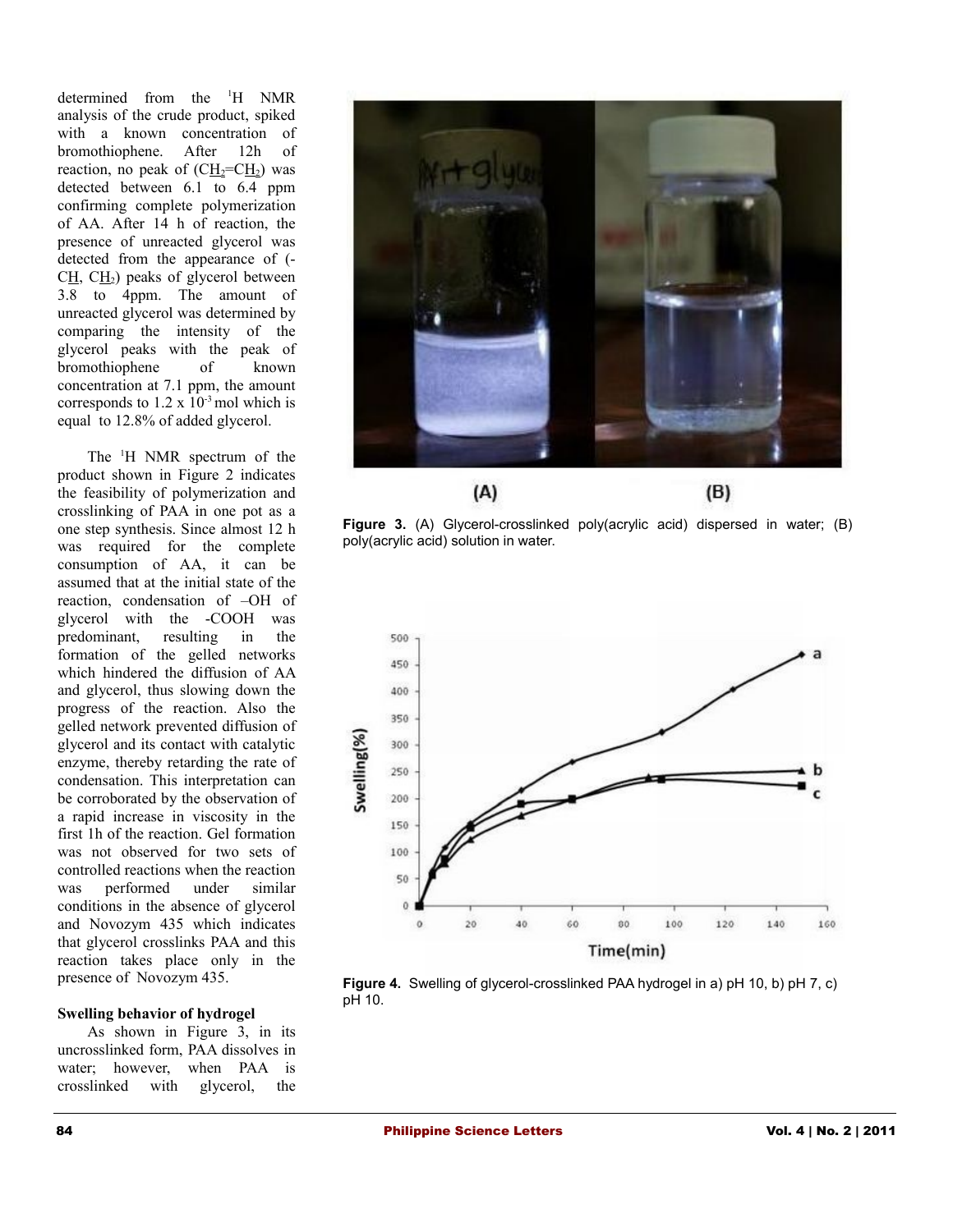crosslinked polymer swelled in water and in buffer solutions.

The extent of swelling is shown in Figure 4.

The hydrogels swelled more than 100% in less than 20 min. Swelling was more prominent in basic pH over neutral and acidic pH due to the repulsion between the carboxylate ions generated along the PAA chains in basic pH. Swelling also increased with time. In 100 min, hydrogel in pH 10 swelled 470% whereas hydrogels at pH 7 and 4 swelled up to 250% and 220%, respectively.

Figure 5 shows the effect of equilibration temperature on swelling. There was also an increase in the swelling capacity of the PAA hydrogels from 250% to 300% after 150 min with an increase in temperature from 30ºC to 50°C at pH 7.

It has also been observed that PAA hydrogel makes the media slightly acidic. When glycerolcrosslinked PAA was swelled in a buffer solution of pH 7, the pH of the solution went down to 6.3 from 7.

## **Drug loading**

Benzocaine might have been incorporated inside the glycerolcrosslinked PAA hydrogel primarily due to the hydrogen bonding between the hydrogel and the drug as shown in Figure 6.

Table 1 summarizes the effect of various parameters on drug loading.

Entries  $1 - 3$  illustrate that increasing the equilibration time increases drug incorporation into the hydrogel. In 10 min and 30 min, 4% and 9.5% of the drug was incorporated, respectively. The effect of temperature is demonstrated in Entries 3-5. Increase of temperature from 30<sup>O</sup>C to 50<sup>O</sup>C increased the drug loading from 9.5 to 12%. However, further increase of



**Figure 5.** Swelling of glycerol-crosslinked PAA hydrogel in pH 7 at a) 50°C, b) 30°C



Glycerol-crosslinked Polyacrylic acid

**Figure 6.** Interaction between glycerol-crosslinked PAA and benzocaine through hydrogen bonding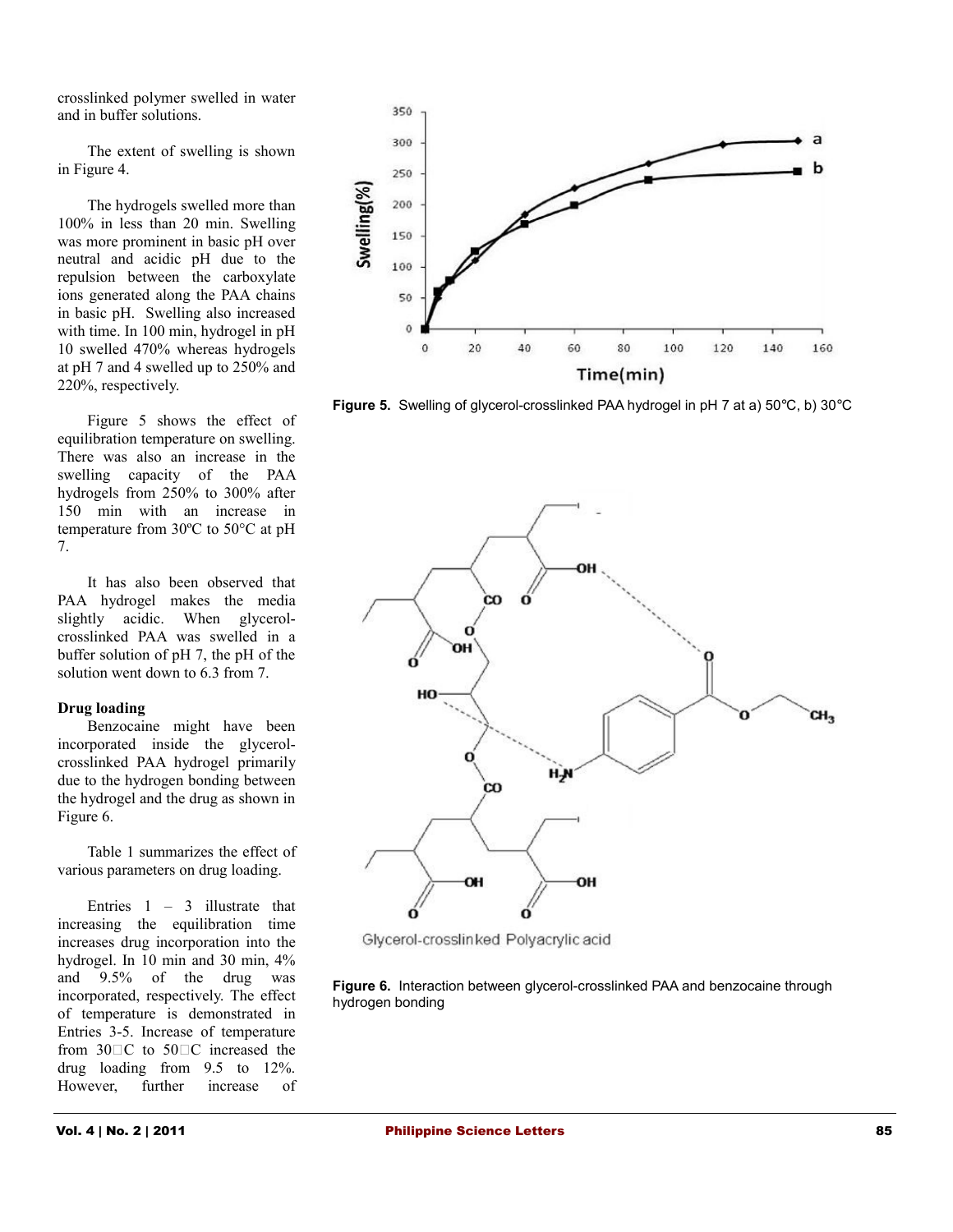temperature to  $70^{\circ}$ C decreased the drug loading to  $3\%$ . Improved drug loading upon increase of temperature from 30 to 50ºC can be attributed to the loosening of the polymeric network at higher temperature which is also seen in Figure 3. Increase of temperature beyond 50ºC loosens the network to the extent that the pores of the hydrogel become too large to entrap the drug molecules.

Entries 3, 6-8 compare the effect of initial drug concentration on drug loading. There was a marked increase in drug incorporation as initial drug concentration was raised from 100 to 200 mg/L. However, beyond this concentration, there was no significant increase in drug loading as evidenced from entry 6 to 8. It can be hypothesized that saturation of the surface pores of the hydrogel occurs at 200mg/L of initial drug concentration, thus drug loading did not improve above this initial drug concentration.

#### **Drug release**

Since the pH of human saliva ranges between 6.2 to 7.4, the

release of benzocaine from the hydrogels was monitored by dispersing the BZC loaded hydrogels in buffer at pH 7. Table 2 indicates that as the equilibration time of BZC- loaded hydrogel in the buffer was enhanced, more BZC was released. In 10 min (Entry 1) and 30min (Entry 2), 1% and 7% of the incorporated BZC was released. The release rate was also affected by the concentration of encapsulated BZC. Entries 2 and 4 show that as the concentration of BZC inside the hydrogel increased from 0.01 mg/ml to 0.04 mg/ml, the amount of drug released also increased from 7 to 11%.

#### **CONCLUSION**

The study established that PAA can be synthesized as well as crosslinked with glycerol in one step in the presence of BPO and Novozym 435. The formation of gels due to the condensation of glycerol with AA reduces the diffusion of glycerol and monomer into the gel, thereby slowing down the reaction. Glycerol-crosslinked PAA swells to a very large extent and can serve as a controlled release device.

**Table 1**. Effects of various parameters on BZC encapsulation by glycerolcrosslinked PAA hydrogel

| Entry | Initial BZC(mg/mL) | Time(min) <sup>a</sup> | Temp(C) | Amount of BZC incorporated<br>$%^{b,c}$ |
|-------|--------------------|------------------------|---------|-----------------------------------------|
| 1.    | 0.1                | 10                     | 30      |                                         |
| 2.    | 0.1                | 15                     | 30      | 5                                       |
| 3.    | 0.1                | 30                     | 30      | 9.5                                     |
| 4.    | 0.1                | 30                     | 50      | 12                                      |
| 5.    | 0.1                | 30                     | 70      | 3                                       |
| 6.    | 0.2                | 30                     | 30      | 15                                      |
| 7.    | 0.3                | 30                     | 30      | 14.5                                    |
| 8.    | 0.4                | 30                     | 30      | 16                                      |

a. Equilibration time of hydrogel with BZC; b. Amount of BZC incorporated w.r.t. the initial BZC c. Mean of two readings

**Table 2.** Effect of various parameters on release of BZC from glycerolcrosslinked PAAhydrogel

| Entry | BZC inside the hydrogel(mg/mL) | Time(min) <sup>a</sup> | BZC released(%) <sup>b,c</sup> |
|-------|--------------------------------|------------------------|--------------------------------|
|       | 0.01                           | 10                     |                                |
|       | 0.01                           | 30                     |                                |
|       | 0.04                           | 30.                    | 11                             |

a. Equilibration time of BZC loaded hydrogel with buffer; b. release w.r.t. BZC inside the hydrogel; c. Mean of two readings

It was observed that the crosslinked network could encapsulate the drug benzocaine. Encapsulation efficacy depends on the temperature and initial drug concentration. Encapsulated BZC was released at a controlled rate. Since the glycerol-crosslinked PAA swells retain moisture and can encapsulate and release BZC at a controlled rate, this hydrogel has the potential to serve as a mouth ulcer healing patch. Further investigation is required to improve the diffusion of glycerol in the hydrogel by determining its relationship with reaction temperature, solvent concentration, and glycerol concentration. Also the encapsulation and release of BZC has to be monitored for a longer period. As a future study, it is also recommended that bioassay experiments could be performed to compare the analgesic effect of the formulation over the commercially available formulations.

#### **ACKNOWLEDGEMENT**

The authors would like to acknowledge the Loyola School facultygrant for scholarly work committee for financial support and NCIC of Ateneo de Manila University for acquiring the <sup>1</sup>H NMR spectra.